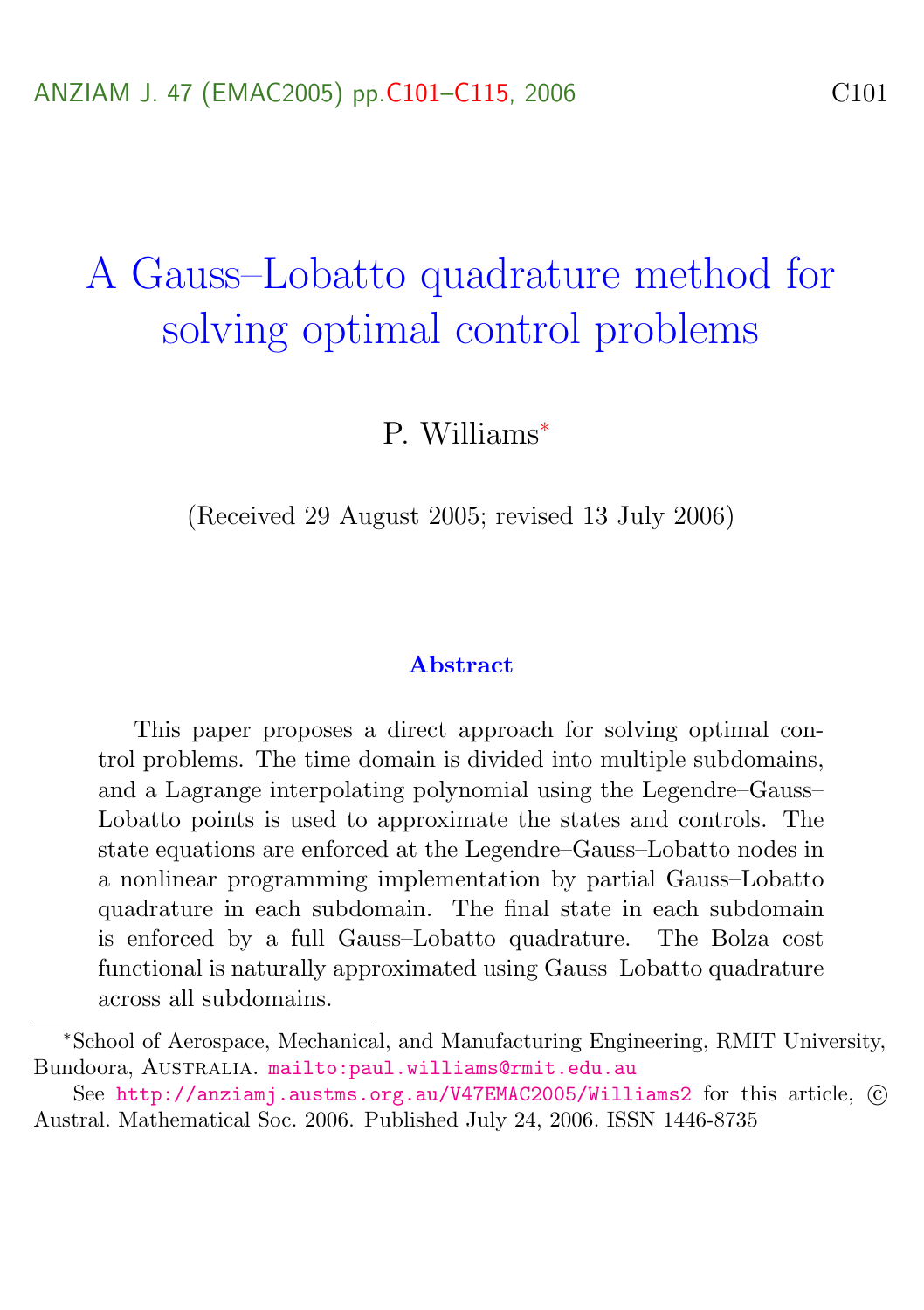<span id="page-1-1"></span>

| C <sub>102</sub> |
|------------------|
|                  |

# **Contents**

| 1 Introduction            | C102                                 |
|---------------------------|--------------------------------------|
| 2 Optimal control problem | C <sub>104</sub><br>C <sub>109</sub> |
| 3 Numerical example       | C <sub>113</sub>                     |
| 4 Conclusions             | C <sub>113</sub>                     |
| <b>References</b>         | $\overline{14}$                      |

# <span id="page-1-0"></span>1 Introduction

So-called direct methods have become extremely popular for solving optimal control problems, particularly in aerospace applications [\[1\]](#page-13-1). Trajectory optimization problems often involve both state and control constraints, as well as initial and terminal constraints. Two classes of solution methods are generally acknowledged for solving such problems: indirect and direct. Indirect methods are based on solving a two-point boundary value problem (TPBVP) that arises by applying Pontryagin's Maximum Principle (pmp) to the original problem. The major difficulty in solving TPBVPs lies in the fact that the problem is ill-conditioned due to the extreme sensitivity of the costate dynamics. Generally, very good initial guesses and long computation times are required to obtain feasible solutions using these methods, particularly when there are state constraints. Direct methods, on the other hand, retain the structure of the original problem and discretize it directly. These methods have been termed direct collocation [\[2\]](#page-13-2) or direct transcription [\[3\]](#page-13-3). The feature of these approaches is that both the states and controls are discretized at a selected number of collocation points or nodes. The state equations may be enforced by implicit integration rules such as the trape-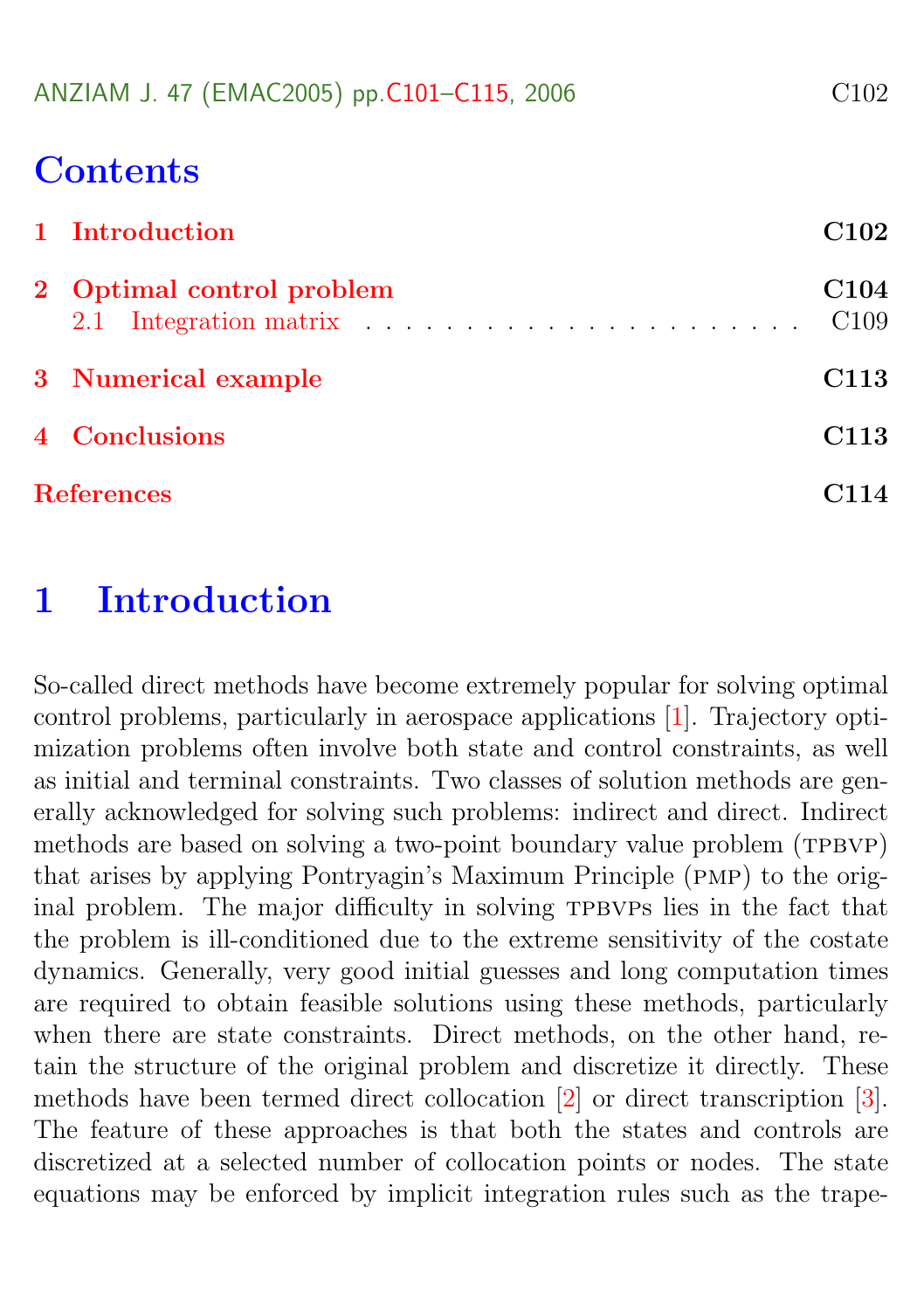#### <span id="page-2-1"></span>1 Introduction C103

zoidal or Simpson rule [\[2\]](#page-13-2), explicit integration rules such as Runge–Kutta [\[4\]](#page-13-4), or by approximating the state history between the collocation points with Hermite interpolating polynomials and forcing the derivative of the polynomial to be equal to the state equations at internal collocation points [\[5\]](#page-13-5). Herman and Conway [\[5\]](#page-13-5) showed that the latter method is equivalent to using Legendre–Gauss–Lobatto (LGL) quadrature rules for a particular choice of internal collocation points. The commonality in these methods is that the system dynamics are enforced only locally between the collocation points.

More recently, pseudospectral methods  $[6, 7]$  $[6, 7]$  $[6, 7]$  have been used for direct trajectory optimization. Contrary to the previous methods, pseudospectral methods are global in nature and approximate the entire state history with global Lagrange interpolating polynomials. The state equations are enforced at each of the nodes by differentiating the approximating polynomial and forcing it to be equal to the state equation evaluated at that point. Due to the global nature of the approximating polynomial, the differentiations can be achieved efficiently by employing a differentiation matrix. Spectral methods have been used widely for solving fluid dynamics problems and other boundary value problems [\[8\]](#page-14-2).

<span id="page-2-0"></span>In this paper, some of the above ideas are combined to form a pseudospectral method based purely on quadrature approximations of the underlying dynamical equations and cost function. A discretisation based on quadrature retains the advantage that linear differential equations are transformed into linear algebraic equations, which is not true of most typical direct methods. This allows linear quadratic optimal control problems to be solved without iteration. The quadrature-based approach is detailed in the following, and a numerical example is presented to illustrate some of the features of the method.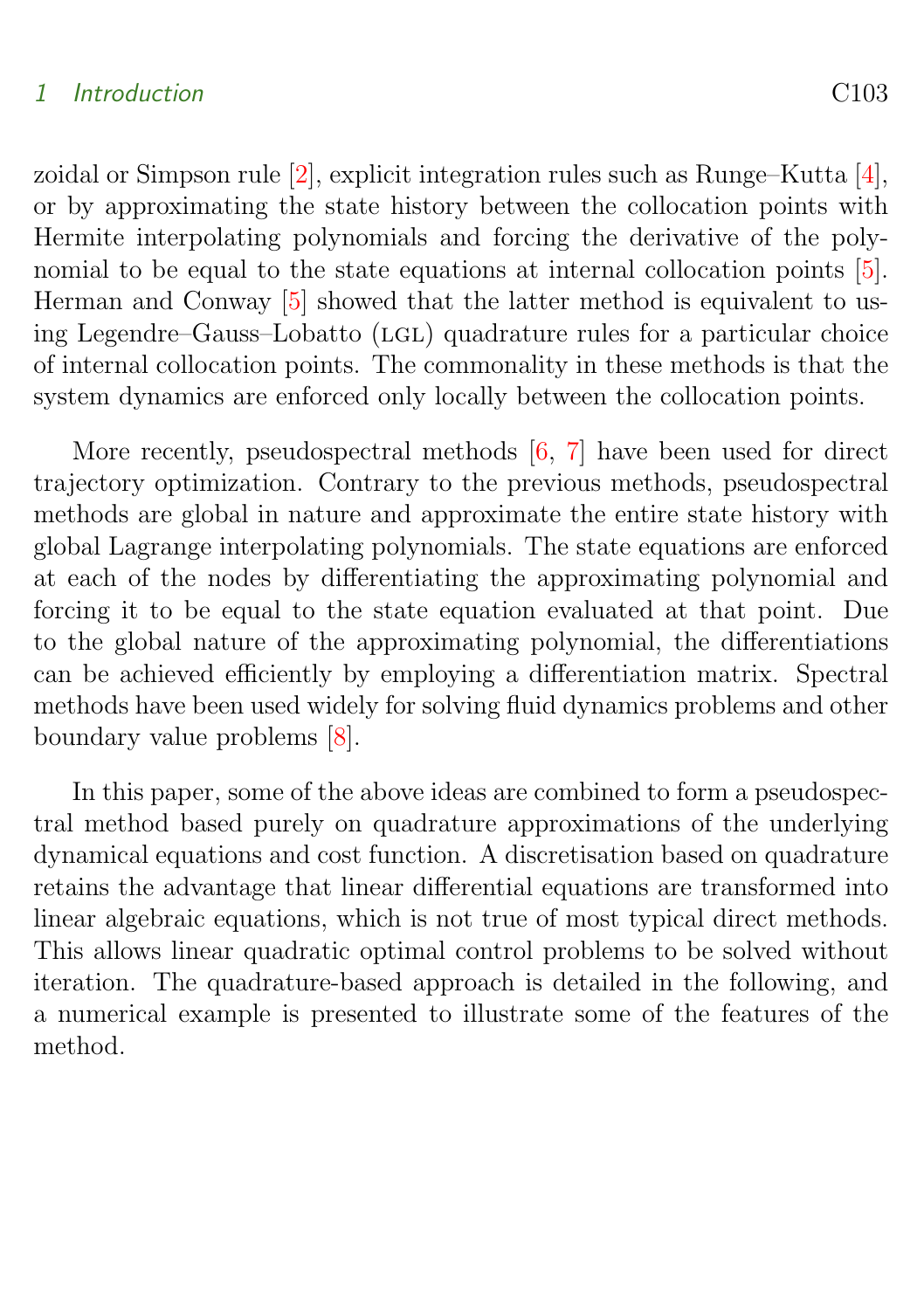# 1 Introduction C104

# 2 Optimal control problem

Consider the problem of finding the four-tuple  $\{\boldsymbol{x}(t),\boldsymbol{u}(t), t_0, t_f\}$  to minimise the cost function

<span id="page-3-0"></span>
$$
\mathcal{J} = \mathcal{E}[\boldsymbol{x}(t_f), t_f] + \int_{t_0}^{t_f} \mathcal{L}[\boldsymbol{x}(t), \boldsymbol{u}(t), t] dt , \qquad (1)
$$

subject to the nonlinear state equations

$$
\dot{\boldsymbol{x}}(t) = \boldsymbol{f}(\boldsymbol{x}(t), \boldsymbol{u}(t), t) \tag{2}
$$

the end-point conditions

$$
\boldsymbol{e}_L^0 \leq \boldsymbol{e}_0[\boldsymbol{x}(t_0), t_0] \leq \boldsymbol{e}_U^0, \qquad (3)
$$

$$
\boldsymbol{e}_L^f \leq \boldsymbol{e}_f[\boldsymbol{x}(t_f), t_f] \leq \boldsymbol{e}_U^f, \tag{4}
$$

the mixed state-control path constraints

$$
\boldsymbol{g}_L \leq \boldsymbol{g}[\boldsymbol{x}(t), \boldsymbol{u}(t), t] \leq \boldsymbol{g}_U, \tag{5}
$$

and box constraints

$$
\boldsymbol{x}_L \leq \boldsymbol{x}(t) \leq \boldsymbol{x}_U, \quad \boldsymbol{u}_L \leq \boldsymbol{u}(t) \leq \boldsymbol{u}_U, \tag{6}
$$

where  $\boldsymbol{x} \in \mathbb{R}^{n_x}$  are the state variables,  $\boldsymbol{u} \in \mathbb{R}^{n_u}$  are the control inputs,  $t \in \mathbb{R}$ is the time,  $\mathcal{E}: \mathbb{R}^{n_0} \times \mathbb{R} \to \mathbb{R}$  is the Mayer component of cost function, that is, the terminal, non-integral cost in Equation [\(1\)](#page-3-0),  $\mathcal{L}: \mathbb{R}^{n_x} \times \mathbb{R}^{n_u} \times \mathbb{R} \to \mathbb{R}$ is the Bolza component of the cost function, that is, the integral cost in Equation [\(1\)](#page-3-0),  $e_L^0 \in \mathbb{R}^{n_x} \times \mathbb{R} \to \mathbb{R}^{n_0}$  and  $e_U^0 \in \mathbb{R}^{n_x} \times \mathbb{R} \to \mathbb{R}^{n_0}$  are the lower and upper bounds on the initial point conditions,  $e^f_L \in \mathbb{R}^{n_x} \times \mathbb{R} \to \mathbb{R}^{n_f}$ and  $e_U^f \in \mathbb{R}^{n_x} \times \mathbb{R} \to \mathbb{R}^{n_f}$  are the lower and upper bounds on the final point conditions, and  $g_L \in \mathbb{R}^{n_x} \times \mathbb{R}^{n_u} \times \mathbb{R} \to \mathbb{R}^{n_g}$  and  $g_U \in \mathbb{R}^{n_x} \times \mathbb{R}^{n_u} \times \mathbb{R} \to \mathbb{R}^{n_g}$  are the lower and upper bounds on the path constraints. The solution of general optimal control problems requires the application of the pmp to construct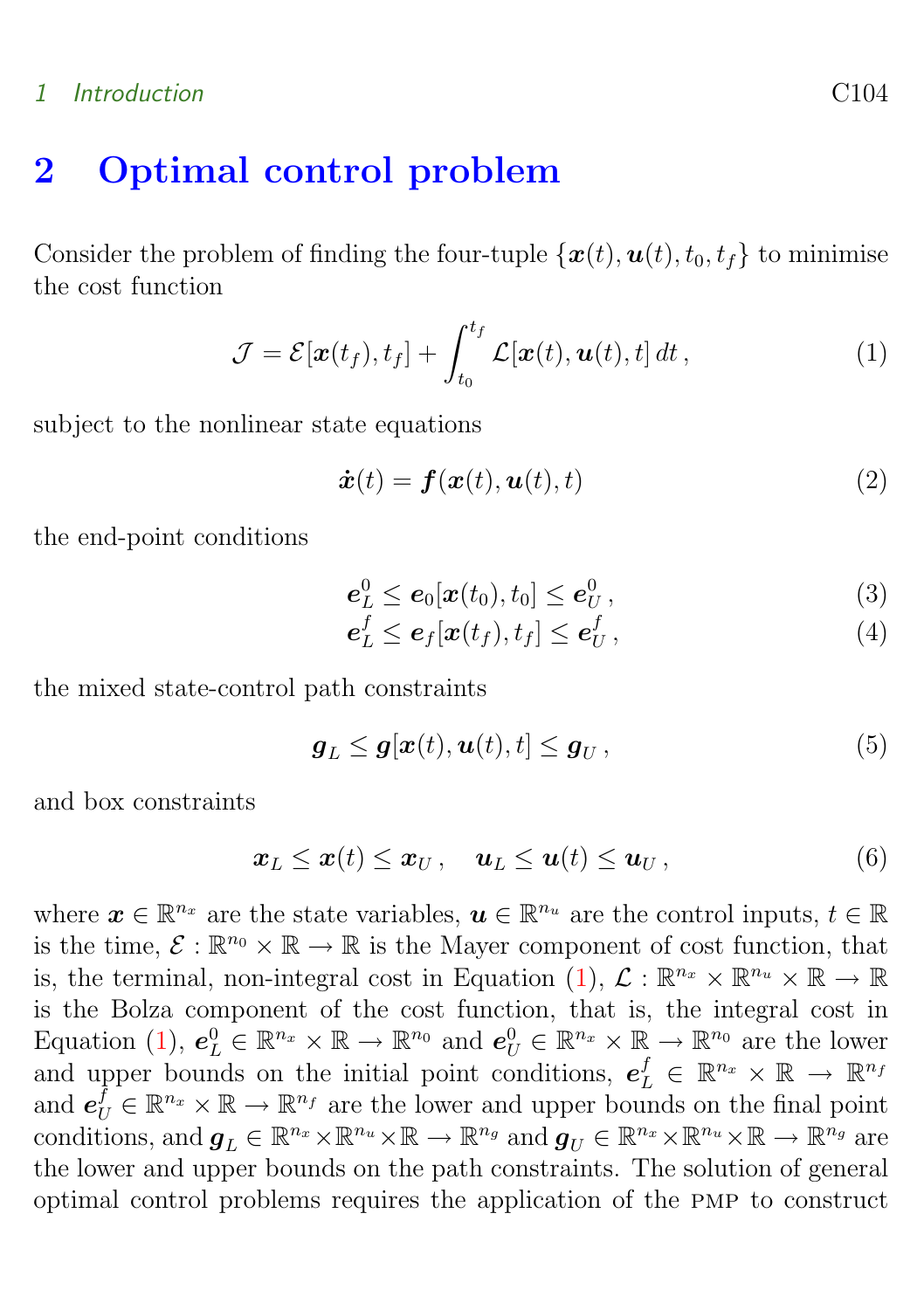the necessary conditions for optimality. The pmp essentially requires that the control Hamiltonian, defined as a function of "undetermined" covectors, be minimized.

Instead of employing the pmp to transform the problem into the higher dimensional state-costate space and using a discretisation method to transcribe the problem into a finite parameter set, it is far simpler to first transcribe the problem and apply the Karush–Kuhn–Tucker (KKT) conditions to the discrete problem. Nowadays, the KKT conditions are applied via nonlinear programming software without direct intervention of the user.

In the most general case (omitting switches in the states and/or vector field), it is convenient to divide the time domain into a series of  $M$  subdomains so that the time coordinates are

$$
t^{j} \in I^{j} = [t_{0} + (t_{f} - t_{0}) (j - 1) / M, t_{0} + (t_{f} - t_{0}) j / M], \quad j = 1, ..., M \quad (7)
$$

in each subdomain. The fundamental idea behind using a Gauss–Lobatto quadrature discretisation is that the vector field is approximated by an Nth degree Lagrange interpolating polynomial

$$
\boldsymbol{f}(t) \approx \boldsymbol{f}^{N_j}(t), \quad t \in I^j. \tag{8}
$$

For optimal interpolation approximation (in the  $l_2$ -norm sense), the Lagrange interpolating polynomials are expanded using values of the vector field at a set of Legendre–Gauss–Lobatto (LGL) points. The LGL points are defined on the interval [−1, 1] and correspond to the zeros of the derivative of the Nth degree Legendre polynomial,  $L_N(\tau)$ , as well as the end points  $-1$  and 1. The Legendre polynomials are orthogonal to a unit weight function over the interval  $\tau \in [-1, 1]$ . The computational domain is related to the time domain by the affine transformation

$$
t^{j} = [(t_{f} - t_{0}) \tau^{j}/M + 2t_{0} + (t_{f} - t_{0}) (2j - 1)/M]/2, \quad j = 1, ..., M.
$$
 (9)

In each subdomain, there are  $N_i + 1$  LGL points. The Lagrange interpolating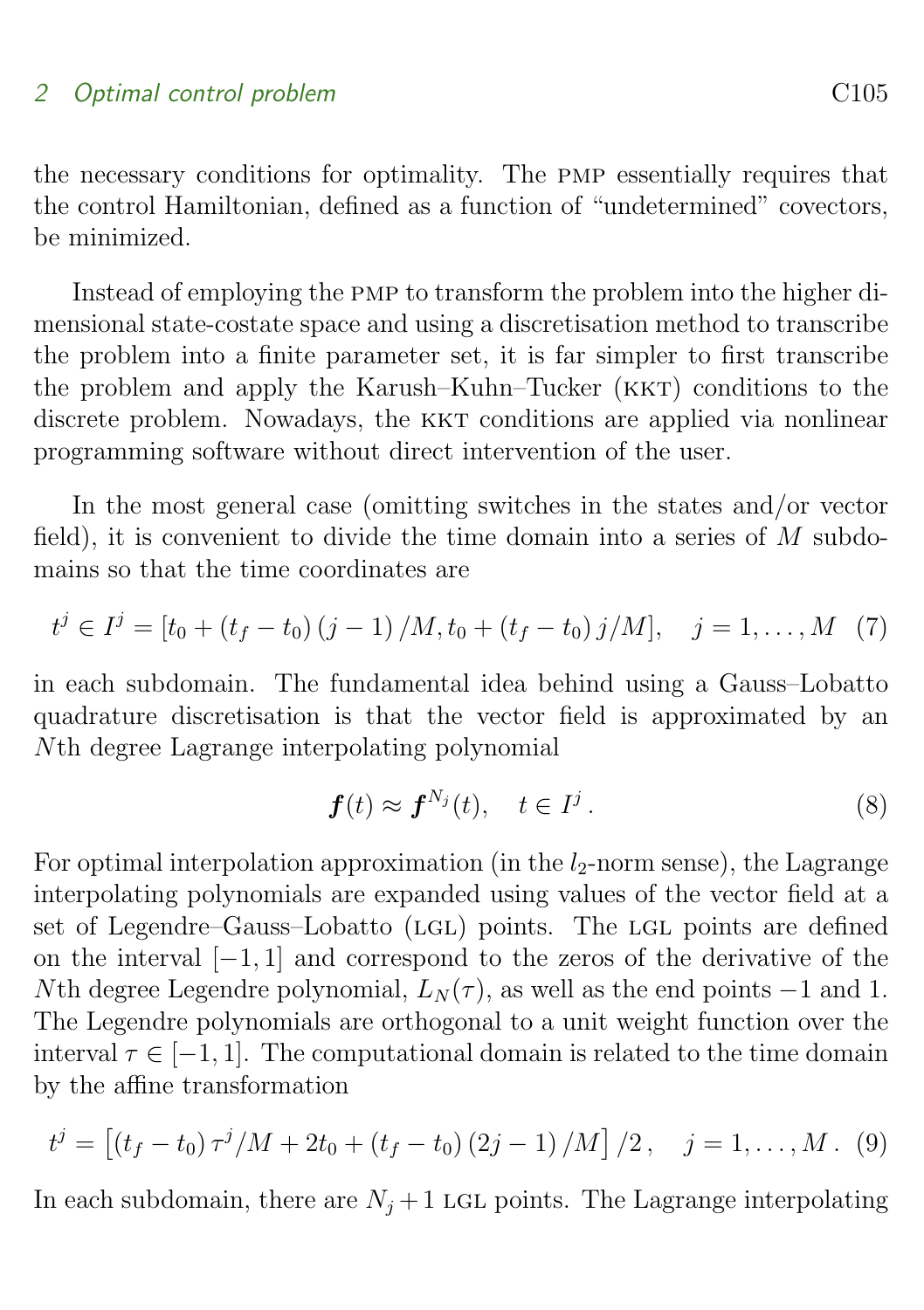polynomials take on the following form

<span id="page-5-0"></span>
$$
\boldsymbol{f}^{N_j}(t^j) = \sum_{k=0}^{N_j} \boldsymbol{f}_k^j \phi_k^j(\tau^j) \,, \tag{10}
$$

where  $t^j = t(\tau^j)$  because of the shifted computational domain. The Lagrange polynomials satisfy  $\phi_k^j$  $\frac{j}{k}(\tau_i^j$  $i_j^j$  =  $\delta_{ki}$ , and hence the coefficients of the polynomial used in the expansion of the vector field take on their "physical" values at the LGL points. The Lagrange polynomials in Equation  $(10)$  may be expressed in terms of the Legendre polynomial basis functions

$$
\phi_k^j(\tau) = \frac{(\tau^2 - 1) L'_{N_j}(\tau)}{(\tau - \tau_k^j) N_j (N_j + 1) L_{N_j}(\tau_k^j)}, \quad k = 0, \dots, N_j; \quad j = 1, \dots, M.
$$
\n(11)

The vector field consists of values of the states and controls evaluated at the lgl points, and so the states and controls can themselves be considered as approximated via Lagrange polynomials similar to Equation [\(10\)](#page-5-0). By integrating Equation [\(10\)](#page-5-0) from the beginning of each subdomain, one obtains

<span id="page-5-1"></span>
$$
\boldsymbol{x}_{k}^{j} = \boldsymbol{x}_{0}^{j} + \xi^{j} \int_{-1}^{\tau_{k}} \sum_{i=0}^{N_{j}} \phi_{i}^{j}(\tau^{j}) \boldsymbol{f}_{i}^{j} d\tau^{j}, \quad k = 1, ..., N_{j}; \quad j = 1, ..., M, (12)
$$

where  $\xi^j = dt^j/d\tau^j = (t_f - t_0)/(2M)$ . Define the entries of the  $N \times (N+1)$ integration matrix as  $\mathcal{I}_{k-1,j} \stackrel{\Delta}{=} \int_{-1}^{\tau_k} \phi_j(\tau^*) d\tau^*$ , and noting that the coefficients  $\boldsymbol{f}_i^j$  $i_i$  are constant, allows Equation [\(12\)](#page-5-1) to be expressed as

$$
\boldsymbol{x}_{k}^{j} = \boldsymbol{x}_{0}^{j} + \xi^{j} \sum_{i=0}^{N_{j}} \mathcal{I}_{k-1,i} \boldsymbol{f}_{i}^{j}, \quad k = 1, \ldots, N_{j}; \quad j = 1, \ldots, M. \qquad (13)
$$

This discretisation may be recognised as a Gauss–Lobatto quadrature approximation to the state equations. The last row of the integration matrix corresponds to a full Gauss–Lobatto quadrature across the jth subdomain.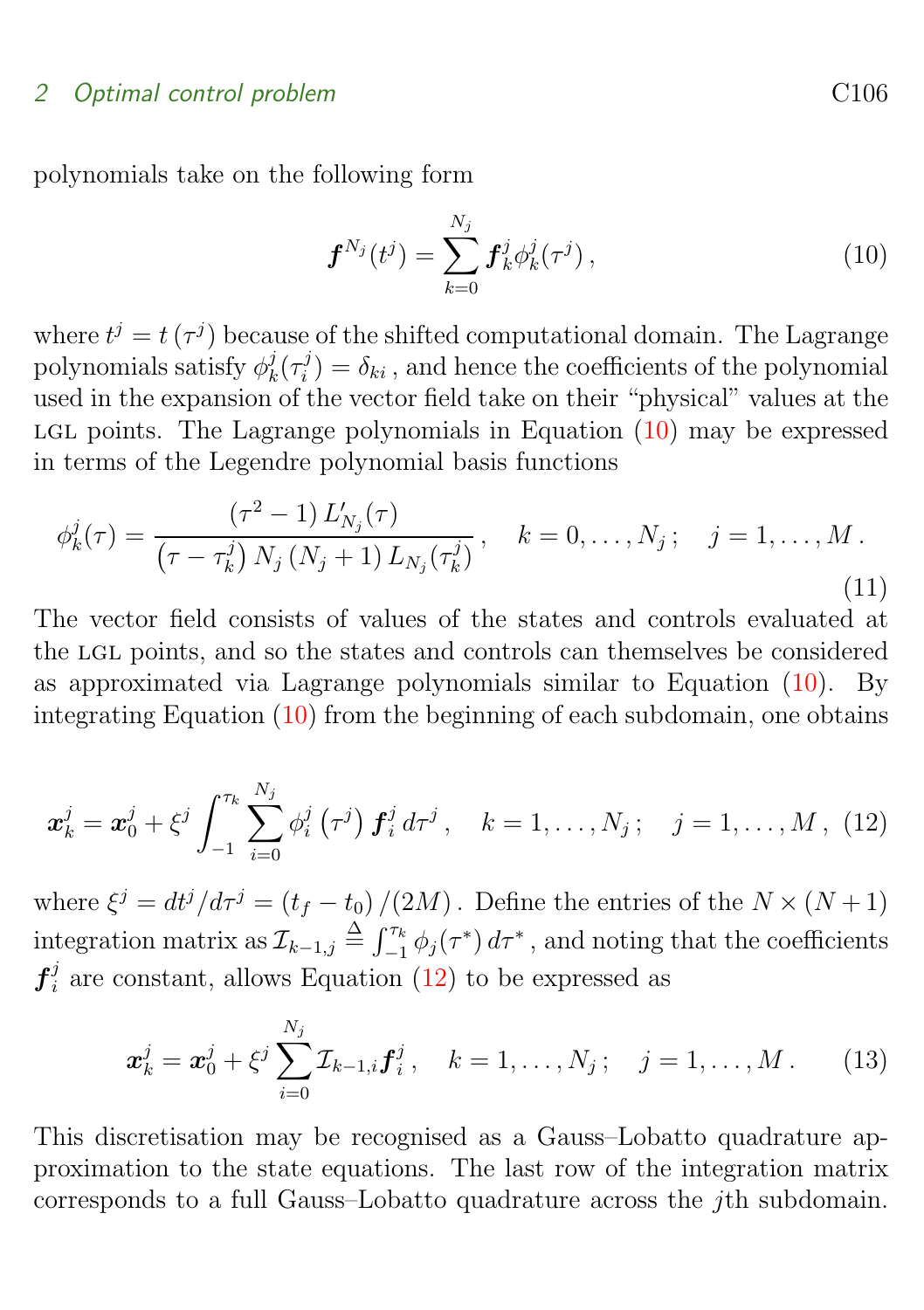The discretisation of the cost function is performed using the full quadrature as

<span id="page-6-0"></span>
$$
\mathcal{J}^N = \mathcal{E}(\boldsymbol{x}_{N_M}^M, t_f) + \sum_{j=1}^M \xi^j \sum_{i=0}^{N_j} \mathcal{L}(\boldsymbol{x}_i^j, \boldsymbol{u}_i^j, t_i^j) w_i^j , \qquad (14)
$$

where the Gauss–Lobatto quadrature weights are

$$
w_k^j = \frac{2}{N_j(N_j+1)} \frac{1}{\left[L_{N_j}(\tau_k^j)\right]^2}, \quad k = 0, \dots, N_j; \quad j = 1, \dots, M. \tag{15}
$$

The end point constraints, path constraints, and box constraints are easily expressible in terms of the discrete decision variables

$$
\boldsymbol{Z} \triangleq \left(\boldsymbol{x}_0^1,\ldots,\boldsymbol{x}_{N_1}^1,\ldots,\boldsymbol{x}_1^M,\ldots,\boldsymbol{x}_{N_M}^M,\boldsymbol{u}_0^1,\ldots,\boldsymbol{u}_{N_1}^1,\ldots,\boldsymbol{u}_1^M,\ldots,\boldsymbol{u}_{N_M}^M,t_0,t_f\right). \tag{16}
$$

Note that the states and controls are implicitly constrained to be continuous across each subdomain so that  $\boldsymbol{x}_{N_j}^j = \boldsymbol{x}_0^{j+1}$  $_{0}^{j+1}$ , and the extra variables are eliminated from the decision vector in Equation [\(16\)](#page-6-0).

To illustrate an elegant property of the discretisation, consider the kkt conditions for the discretised problem. Note that a simplified version of the general problem is considered here for the sake of brevity (a global quadrature is assumed, and constraints are omitted).

<span id="page-6-1"></span>The augmented cost is

$$
\bar{\mathcal{J}}^{N} = \mathcal{E}(\boldsymbol{x}_{N}) + \tilde{\boldsymbol{\nu}}_{0}^{\top} \boldsymbol{e}_{0}(\boldsymbol{x}_{0}) + \tilde{\boldsymbol{\nu}}_{f}^{\top} \boldsymbol{e}_{f}(\boldsymbol{x}_{N}) + \xi \sum_{k=0}^{N} \mathcal{L}_{k}(\boldsymbol{x}_{k}, \boldsymbol{u}_{k}, t_{k}) w_{k} + \sum_{k=1}^{N} \tilde{\boldsymbol{\lambda}}_{k}^{\top} \left( \xi \sum_{j=0}^{N} \mathcal{I}_{k-1,j} \boldsymbol{f}_{j}(\boldsymbol{x}_{j}, \boldsymbol{u}_{j}, t_{j}) + \boldsymbol{x}_{0} - \boldsymbol{x}_{k} \right), \tag{17}
$$

where  $\tilde{\nu}_0$ ,  $\tilde{\nu}_f$ , and  $\tilde{\lambda}_k$  are the KKT multipliers. The dual KKT conditions are obtained by taking partial derivatives of Equation [\(17\)](#page-6-1) with respect to the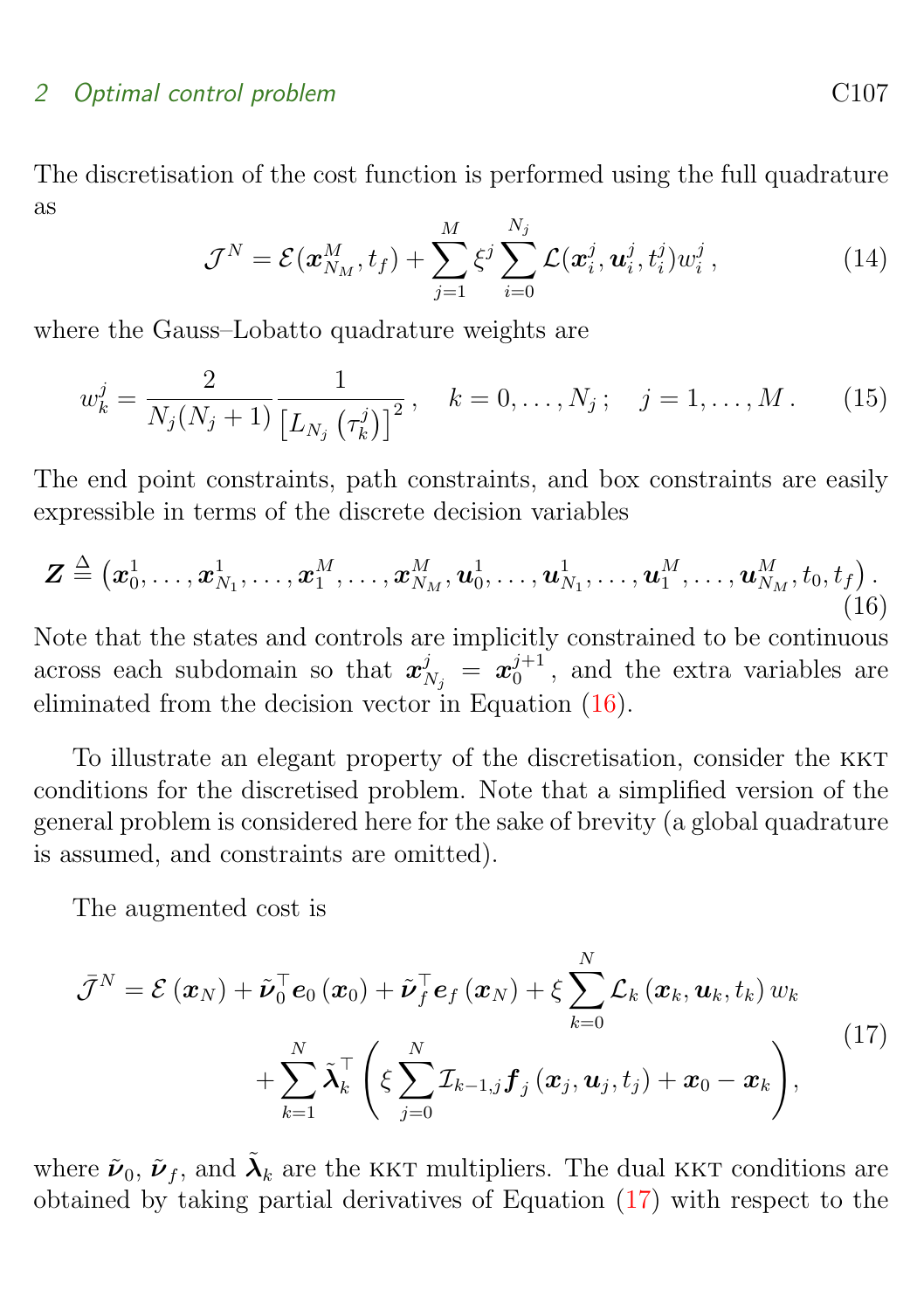unknown parameters

$$
\frac{\partial \bar{\mathcal{J}}^N}{\partial \boldsymbol{u}_i} = \xi \frac{\partial \mathcal{L}_i}{\partial \boldsymbol{u}_i} w_i + \xi \sum_{l=1}^N \mathcal{I}_{l-1,i} \left( \frac{\partial \boldsymbol{f}_i}{\partial \boldsymbol{u}_i} \right)^{\top} \tilde{\boldsymbol{\lambda}}_l = \boldsymbol{0}, \quad i = 0, \ldots, N, \tag{18}
$$

$$
\frac{\partial \bar{\mathcal{J}}^N}{\partial \mathbf{x}_i} = \xi \frac{\partial \mathcal{L}_i}{\partial \mathbf{x}_i} w_i + \xi \sum_{l=1}^N \mathcal{I}_{l-1,i} \left( \frac{\partial \mathbf{f}_i}{\partial \mathbf{x}_i} \right)^{\top} \tilde{\boldsymbol{\lambda}}_l - \tilde{\boldsymbol{\lambda}}_i = \mathbf{0},
$$
  
\n $i = 1, ..., N - 1,$  (19)

$$
\frac{\partial \bar{\mathcal{J}}^N}{\partial \mathbf{x}_0} = \left( \frac{\partial \mathbf{e}_0}{\partial \mathbf{x}_0} \right)^{\top} \tilde{\mathbf{\nu}}_0 + \xi \frac{\partial \mathcal{L}_0}{\partial \mathbf{x}_0} w_0 \n+ \xi \sum_{l=1}^N \mathcal{I}_{l-1,0} \left( \frac{\partial \mathbf{f}_0}{\partial \mathbf{x}_0} \right)^{\top} \tilde{\mathbf{\lambda}}_l + \sum_{l=1}^N \tilde{\mathbf{\lambda}}_l = \mathbf{0},
$$
\n(20)

$$
\frac{\partial \bar{\mathcal{J}}^N}{\partial \mathbf{x}_N} = \frac{\partial \mathcal{E}}{\partial \mathbf{x}_N} + \left(\frac{\partial \mathbf{e}_f}{\partial \mathbf{x}_N}\right)^{\top} \tilde{\mathbf{\nu}}_f + \xi \frac{\partial \mathcal{L}_N}{\partial \mathbf{x}_N} w_N \n+ \xi \sum_{l=1}^N \mathcal{I}_{l-1,N} \left(\frac{\partial \mathbf{f}_N}{\partial \mathbf{x}_N}\right)^{\top} \tilde{\mathbf{\lambda}}_l - \tilde{\mathbf{\lambda}}_N = \mathbf{0}.
$$
\n(21)

Now define

$$
\tilde{\boldsymbol{\Lambda}}_k = \sum_{l=1}^N \mathcal{I}_{l-1,k} \tilde{\boldsymbol{\lambda}}_l / w_k \, , \quad \bar{\boldsymbol{\Lambda}}_0 = - \left( \frac{\partial \boldsymbol{e}_0}{\partial \boldsymbol{x}_0} \right)^\top \tilde{\boldsymbol{\nu}}_0 \, , \quad \bar{\boldsymbol{\Lambda}}_N = \frac{\partial \mathcal{E}}{\partial \boldsymbol{x}_N} + \left( \frac{\partial \boldsymbol{e}_f}{\partial \boldsymbol{x}_N} \right)^\top \tilde{\boldsymbol{\nu}}_f \, .
$$

Substitution into the control conditions gives

$$
\frac{\partial \mathcal{L}_i}{\partial \mathbf{u}_i} + \tilde{\mathbf{\Lambda}}_i \left( \frac{\partial \mathbf{f}_i}{\partial \mathbf{u}_i} \right)^{\top} = 0, \quad i = 0, \dots, N,
$$
\n(22)

which corresponds to a point-wise discretisation of the control conditions by application of the pmp. By rearranging and substituting subsequent equations with the remaining conditions,

$$
\bar{\mathbf{\Lambda}}_0 - \xi \sum_{k=0}^N w_k \left[ \frac{\partial \mathcal{L}_k}{\partial \mathbf{x}_k} + \tilde{\mathbf{\Lambda}}_k \left( \frac{\partial \mathbf{f}_k}{\partial \mathbf{x}_k} \right)^{\top} \right] = \bar{\mathbf{\Lambda}}_N , \qquad (23)
$$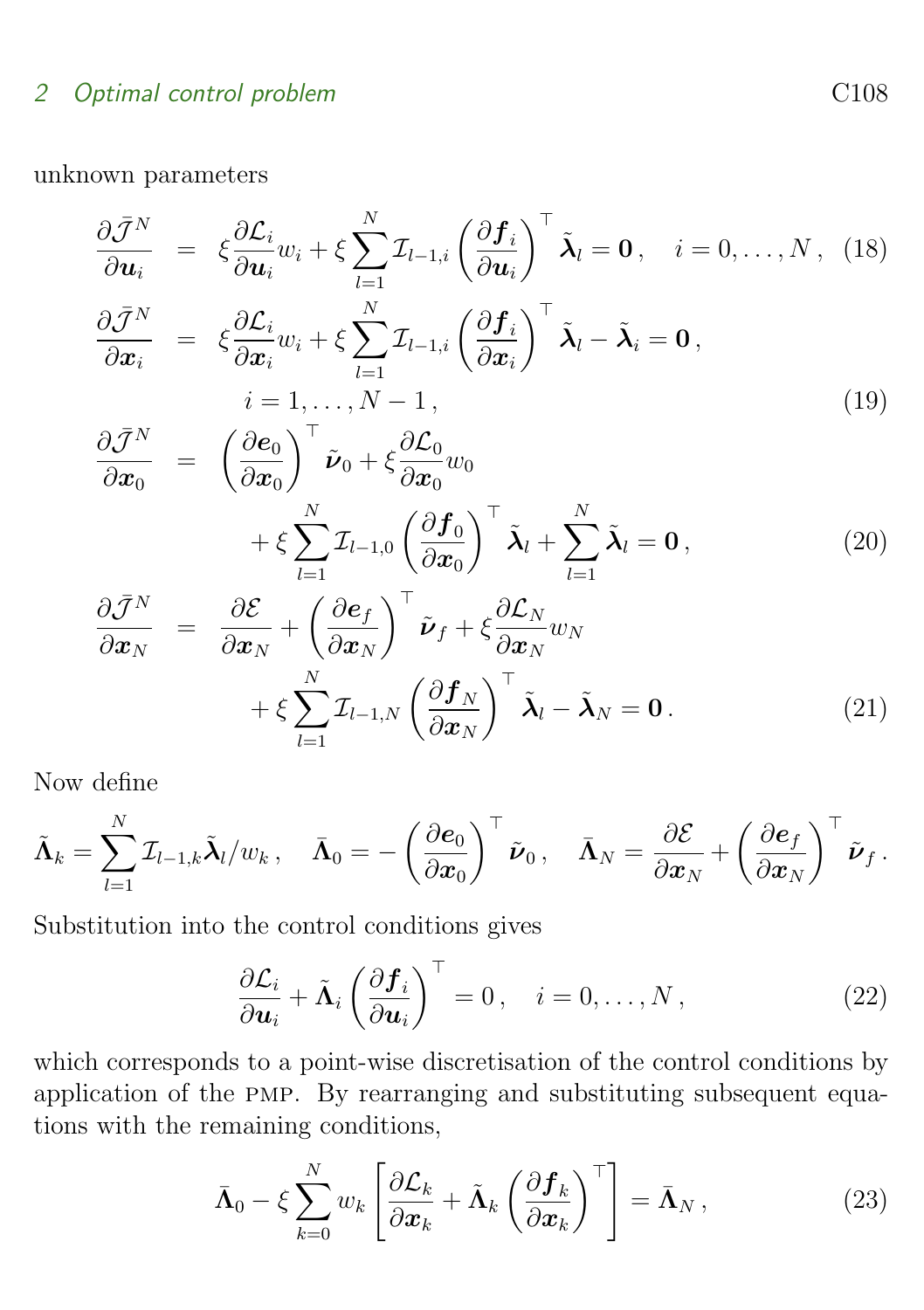which is recognised as a Gauss–Lobatto quadrature approximation to the continuous costate equation, including the boundary conditions. Note that a formal proof that the mapped covectors  $\tilde{\Lambda}_k = \sum_{l=1}^N \mathcal{I}_{l-1,k} \tilde{\lambda}_l/w_k$  satisfy the same set of equivalent necessary conditions for optimality as the continuous time pmp conditions is beyond the scope of this work, but it can be seen that the mapped covectors derived above provide a good approximation to the continuous multipliers. This is supported by a range of numerical examples, including one presented in the numerical results section.

# <span id="page-8-0"></span>2.1 Integration matrix

The general expression for the Lagrange interpolating polynomial is

$$
\phi_k(\tau) = \frac{g(\tau)}{(\tau - \tau_k) g'(\tau_k)},
$$
\n(24)

and the entries of the integration matrix are

$$
\mathcal{I}_{i-1,k} = \int_{-1}^{\tau_i} \phi_k(\tau) d\tau.
$$
\n(25)

By definition of the LGL nodes,

$$
g\left(\tau\right) = \left(\tau^2 - 1\right) L'_N\left(\tau\right). \tag{26}
$$

It may also be shown that

$$
\left(\tau^2 - 1\right)L'_N(\tau) = \frac{N\left(N + 1\right)}{\left(2N + 1\right)} \left[L_{N+1}(\tau) - L_{N-1}(\tau)\right].\tag{27}
$$

Hence, by the properties of the Legendre polynomial,

$$
g'(\tau) = \frac{N(N+1)}{(2N+1)} \left[ L'_{N+1}(\tau) - L'_{N-1}(\tau) \right] = N(N+1) L_N(\tau). \tag{28}
$$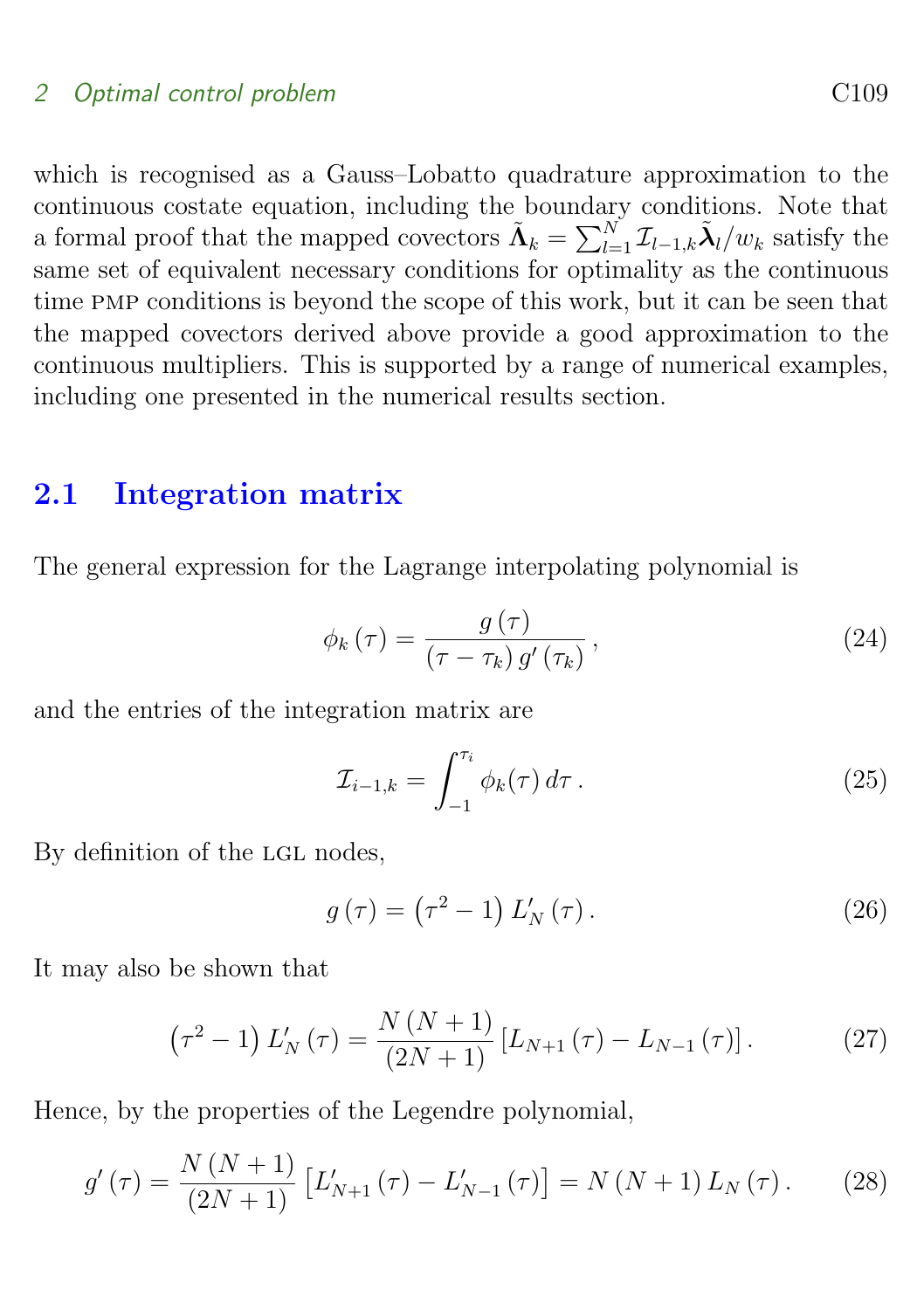<span id="page-9-2"></span>Using the Christoffel–Darboux identity [\[9\]](#page-14-3)

$$
B_{m} = \sum_{k=0}^{m} \frac{L_{k}(\tau) L_{k}(z)}{\gamma_{k}} = \frac{L_{m+1}(\tau) L_{m}(z) - L_{m}(\tau) L_{m+1}(z)}{A_{m+1}\gamma_{m}(\tau - z) / A_{m}},
$$
(29)

where for the Legendre polynomials,

$$
\gamma_m = \frac{2}{2m+1}
$$
,  $A_m = \frac{(2m)!}{2^m (m!)^2}$ , and hence  $\frac{A_{m+1}\gamma_m}{A_m} = \frac{2}{m+1}$ ;

also

$$
B_{N}(\tau,z) + \frac{N+1}{N} B_{N-1}(\tau,z) = \frac{(2N+1)}{2N} \left[ \frac{g(\tau) L_{N}(z) - L_{N}(\tau) g(z)}{\tau - z} \right].
$$
\n(30)

Substituting  $z = \tau_k$ , where  $\tau_k$  is a zero of  $g(\tau)$ , we are led to

$$
B_N(\tau, \tau_k) + \frac{N+1}{N} B_{N-1}(\tau, \tau_k) = \frac{(2N+1)}{2N} \left[ \frac{g(\tau) L_N(\tau_k)}{\tau - \tau_k} \right].
$$
 (31)

Integrating the RHS of Equation  $(31)$  leads to

<span id="page-9-1"></span><span id="page-9-0"></span>
$$
\int_{-1}^{\tau_{i}} \frac{(2N+1)}{2N} \left[ \frac{g(\tau) L_{N}(\tau_{k})}{\tau - \tau_{k}} \right] d\tau
$$
  
= 
$$
\frac{(2N+1)}{2N} \mathcal{I}_{i-1,k} g'(\tau_{k}) L_{N}(\tau_{k})
$$
  
= 
$$
\frac{(2N+1)}{2} (N+1) [L_{N}(\tau_{k})]^{2} \mathcal{I}_{i-1,k}.
$$
 (32)

Making use of the identity

$$
L_{N+1}(\tau) - L_{N-1}(\tau) = (2N+1) \int_{-1}^{\tau} L_N(\tau^*) d\tau^*
$$
 (33)

to integrate the LHS of Equation  $(31)$  leads to, for example for the first term,

$$
\int_{-1}^{\tau_i} B_N(\tau, \tau_k) d\tau = \int_{-1}^{\tau_i} \sum_{j=0}^N \frac{L_j(\tau_k) L_j(\tau)}{\gamma_j} d\tau
$$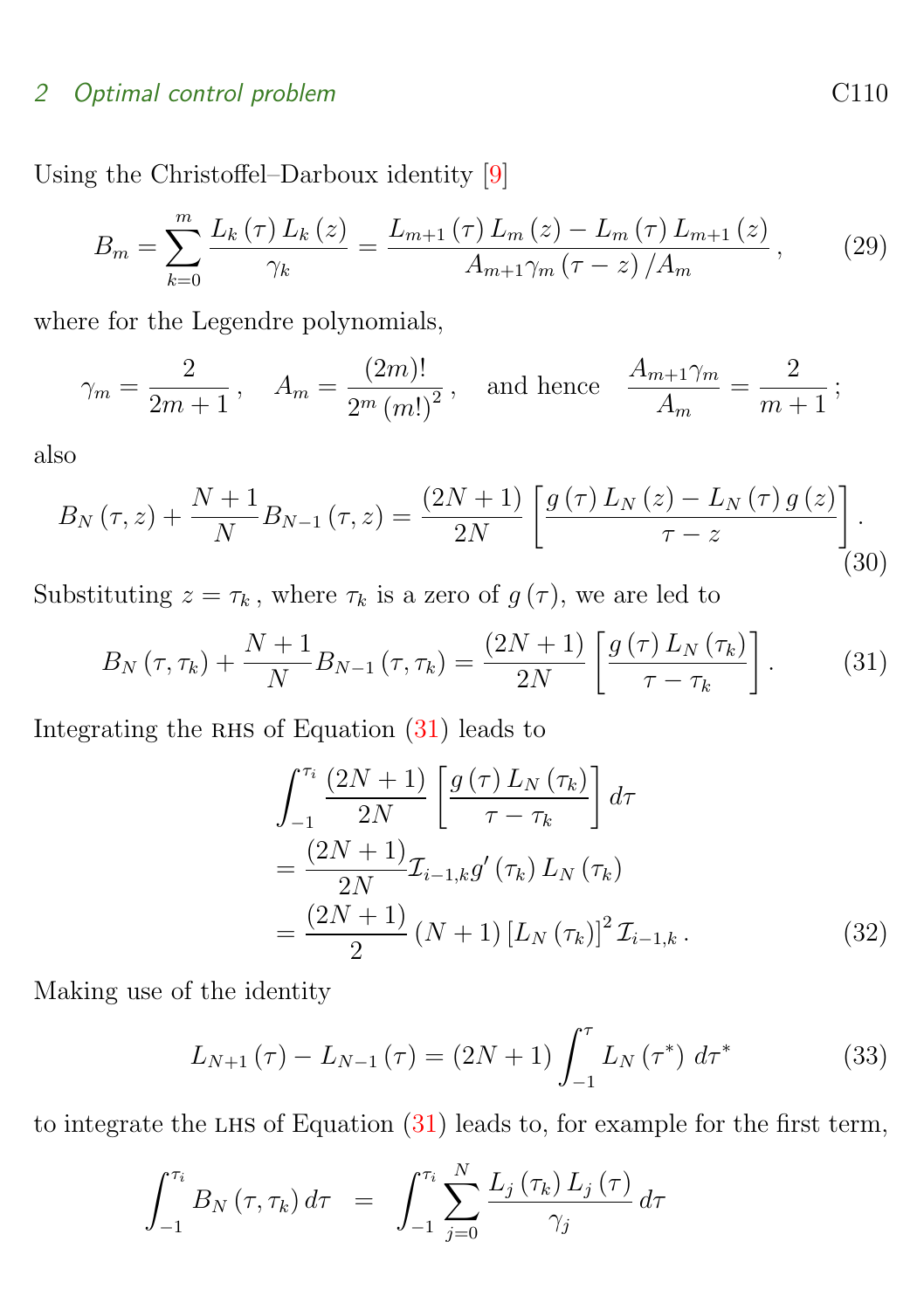<span id="page-10-0"></span>
$$
= \frac{1}{2} \sum_{j=0}^{N} L_j(\tau_k) [L_{j+1}(\tau_i) - L_{j-1}(\tau_i)]. \tag{34}
$$

<span id="page-10-1"></span>Finally, the LHS

$$
\int_{-1}^{\tau_i} \left[ B_N(\tau, \tau_k) + \frac{N+1}{N} B_{N-1}(\tau, \tau_k) \right] d\tau
$$
\n
$$
= \left( \frac{2N+1}{2N} \right) \left\{ 1 + \tau_i + \sum_{j=1}^{N} L_j(\tau_k) \left[ L_{j+1}(\tau_i) - L_{j-1}(\tau_i) \right] \right\}, \tag{35}
$$

which makes use of

$$
[L_{N+1}(\tau_i) - L_{N-1}(\tau_i)] = 0, \qquad (36)
$$

and

$$
L_0(\tau_k) [L_1(\tau_i) - L_{-1}(\tau_i)] = \tau_i + 1.
$$
 (37)

Rearranging the expressions in Eqs. [\(32\)](#page-9-1) and [\(35\)](#page-10-0) gives

$$
\mathcal{I}_{i-1,k} = \frac{w_k}{2} \left\{ 1 + \tau_i + \sum_{j=1}^{N} L_j(\tau_k) \left[ L_{j+1}(\tau_i) - L_{j-1}(\tau_i) \right] \right\},
$$
  
\n $i = 1, ..., N; \quad k = 0, ..., N.$  (38)

The Legendre–Gauss–Lobatto quadrature weights are recovered for  $\tau_i = 1$ . This formula has been validated by using a modified Chebyshev moments method to solve for each row of the integration matrix numerically.

The LGL nodes, which are theoretically the roots of the derivative of the Nth degree Legendre polynomial, including the end points, should not be computed by a root-finding algorithm. It is much more accurate and efficient to compute them as the eigenvalues of a modified tridiagonal Jacobi matrix as discussed by Gautschi [\[10\]](#page-14-4) for the general Jacobi case.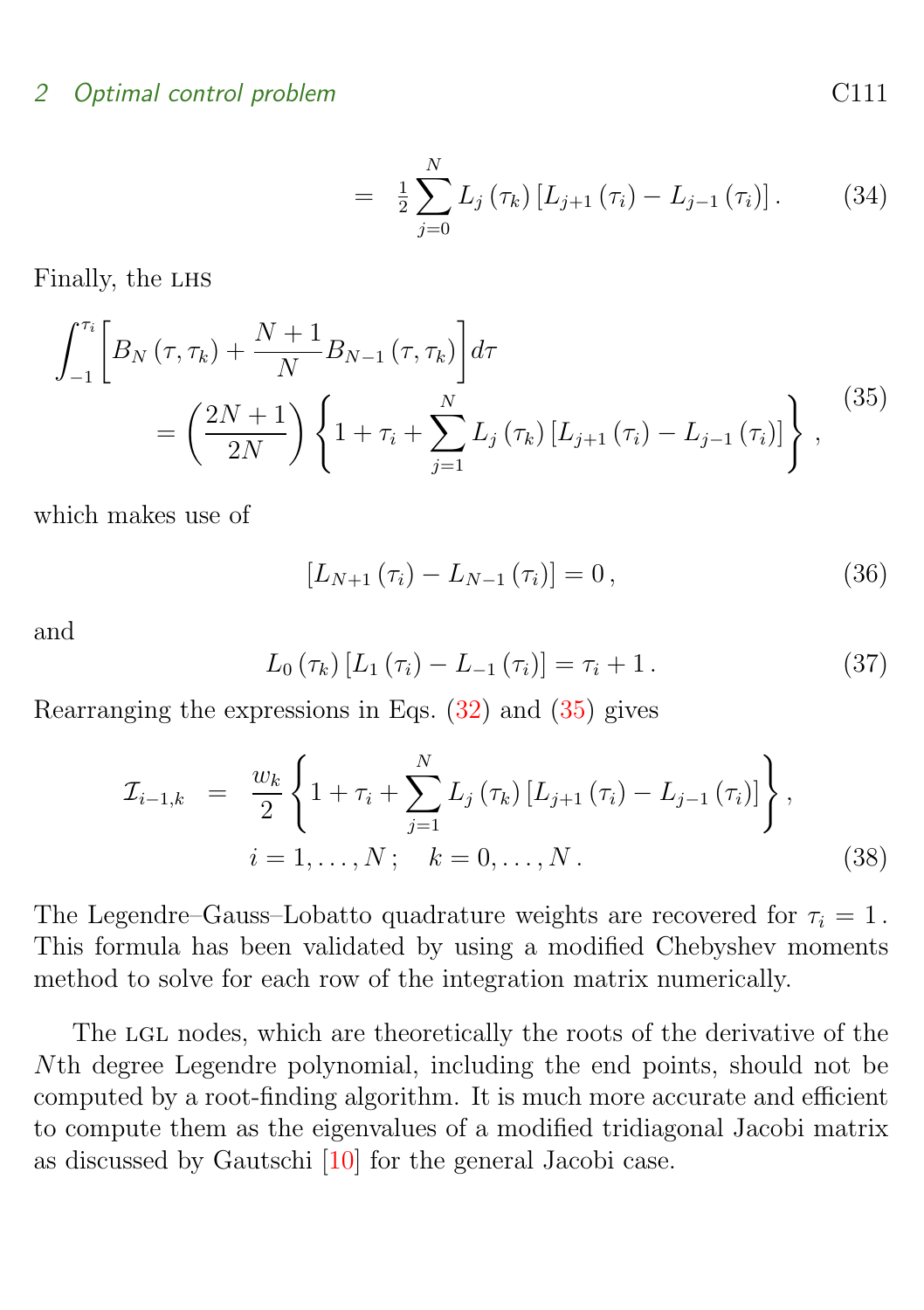

<span id="page-11-0"></span>FIGURE 1: Numerical results for Van der Pol problem,  $(-)$  indirect,  $(\cdots)$ direct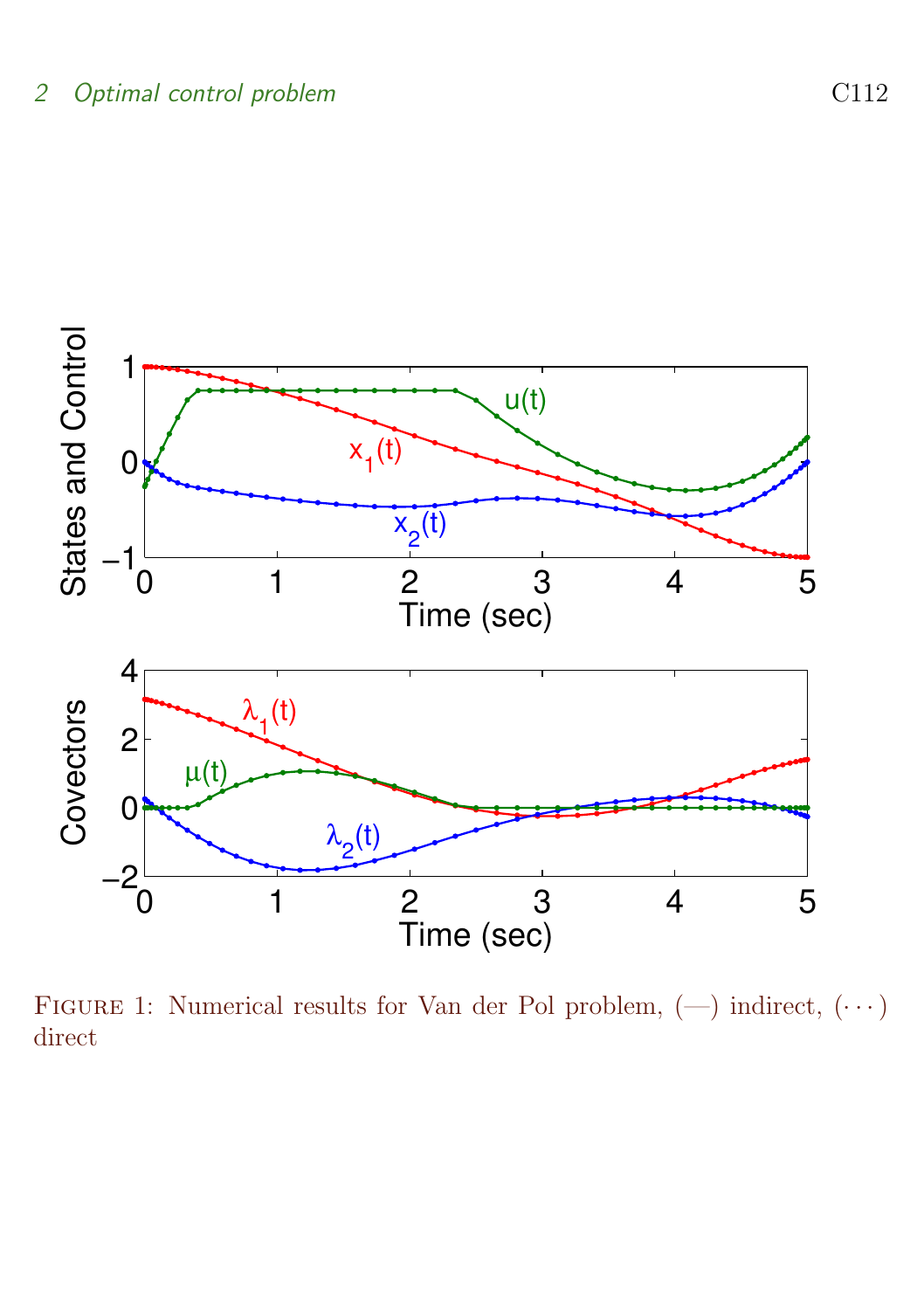# <span id="page-12-0"></span>3 Numerical example

To illustrate the features of the method, consider a constrained Van der Pol oscillator problem. The control problem is to minimise the cost

$$
\mathcal{J} = \frac{1}{2} \int_0^5 \left( x_1^2 + x_2^2 + u^2 \right) dt \,, \tag{39}
$$

subject to the constraints

$$
\dot{x}_1 = x_2, \quad \dot{x}_2 = -x_1 + \left(1 - x_1^2\right)x_2 + u, \quad u(t) \le 0.75, \tag{40}
$$

and the boundary conditions  $x_1(0) = 1$ ,  $x_2(0) = 0$ ,  $x_1(5) = -1$ ,  $x_2(5) = 0$ . This is a fixed-time, constrained optimal control problem with initial and terminal constraints (two-point boundary value problem). This problem is solved using an indirect quasilinearisation method as well as the proposed method with one interval and  $N = 50$ . The D-form of the Lagrangian of the Hamiltonian for this problem is

$$
L = \frac{1}{2} \left( x_1^2 + x_2^2 + u^2 \right) + \lambda_1 x_2 + \lambda_2 \left[ \left( 1 - x_1^2 \right) x_2 - x_1 + u \right] + \mu \left( u - 0.75 \right) ,
$$

which allows the necessary conditions to be determined in a straightforward manner. The direct problem is solved using the sequential quadratic pro-gramming software SNOPT. Numerical results are shown in Figure [1.](#page-11-0) There is excellent agreement in both the primal and dual solutions for this problem. Figure [1](#page-11-0) illustrates that the terminal constraints are met precisely.

# <span id="page-12-1"></span>4 Conclusions

A direct approach for the solution of nonlinear optimal control problems has been developed utilising Gauss–Lobatto quadrature to formulate the nonlinear constraint equations and cost function. The approach is implemented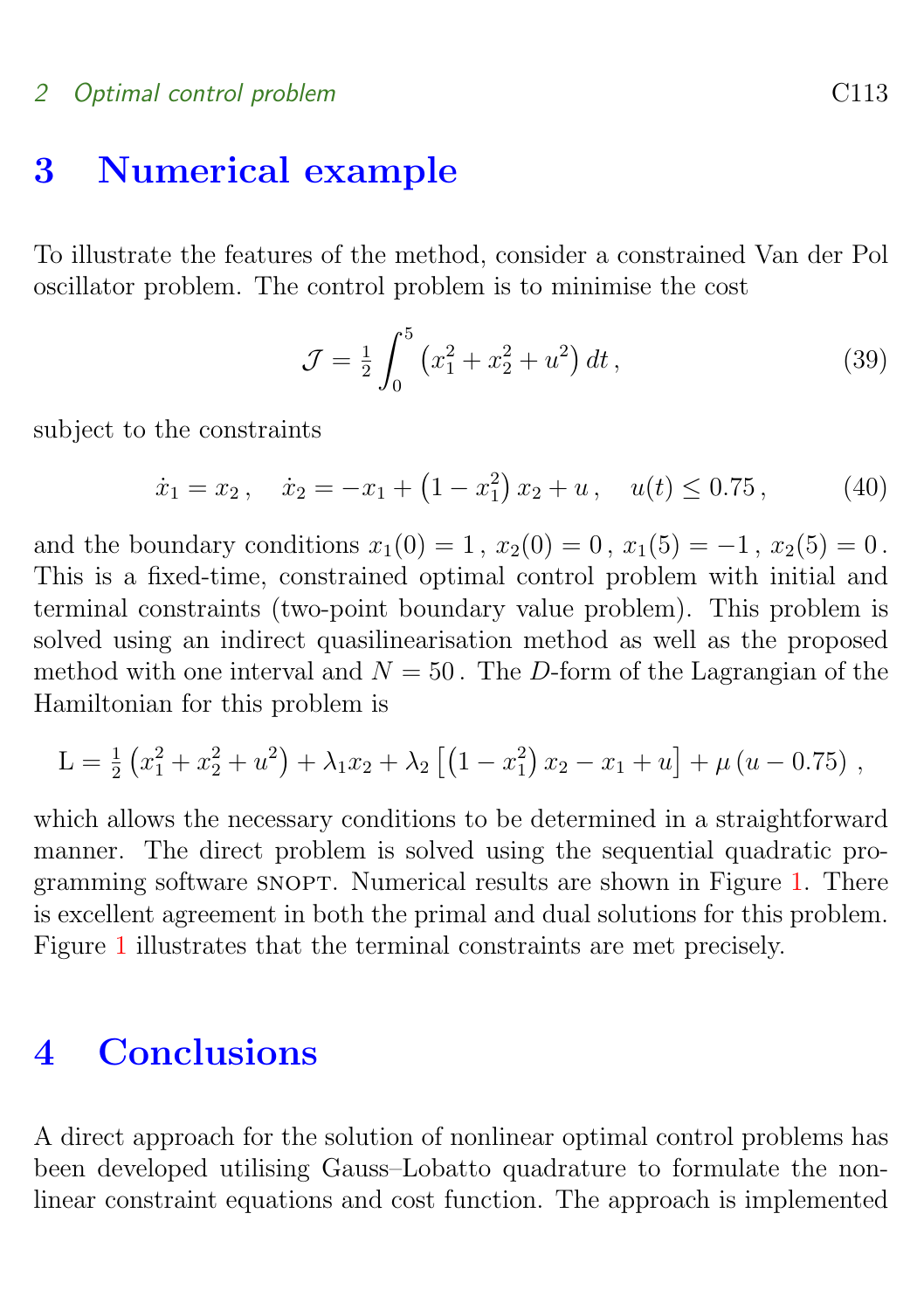# 4 Conclusions C114

efficiently using an integration matrix, whose entries are analytically derived. A set of mapped covectors approximate the continuous covectors for the optimal control problem, and a numerical example illustrates excellent agreement with an indirect method.

# References

- <span id="page-13-1"></span><span id="page-13-0"></span>[1] Betts, J. T., Survey of numerical methods for trajectory optimization, Journal of Guidance, Control, and Dynamics, 21, 1998, 193–207. <http://pdf.aiaa.org/jaPreview/JGCD/1998/PVJAIMP4231.pdf> [C102](#page-1-1)
- <span id="page-13-2"></span>[2] Hargraves, C. R., and Paris, S. W., Direct trajectory optimization using nonlinear programming and collocation, Journal of Guidance, Dynamics, and Control, 10, 1987, 338–342. <http://pdf.aiaa.org/jaPreview/JGCD/1987/PVJAPRE20223.pdf> [C102,](#page-1-1) [C103](#page-2-1)
- <span id="page-13-3"></span>[3] Enright, P. J., and Conway, B. A., Discrete approximations to optimal trajectories using direct transcription and nonlinear programming, Journal of Guidance, Control, and Dynamics, 15, 1992, 994–1002. <http://pdf.aiaa.org/jaPreview/JGCD/1992/PVJAPRE20934.pdf> [C102](#page-1-1)
- <span id="page-13-4"></span>[4] Hager, W. W., Runge–Kutta method in optimal control and the transformed adjoint system, Numerische Mathematik, 87, 2000, 247–282. <http://dx.doi.org/10.1007/s002110000178> [C103](#page-2-1)
- <span id="page-13-5"></span>[5] Herman, A. L., and Conway, B. A., Direct optimization using collocation based on high-order' Gauss–Lobatto quadrature rules, Journal of Guidance, Control, and Dynamics, 19, 1996, 592–599. <http://pdf.aiaa.org/jaPreview/JGCD/1996/PVJAPRE21662.pdf> [C103](#page-2-1)